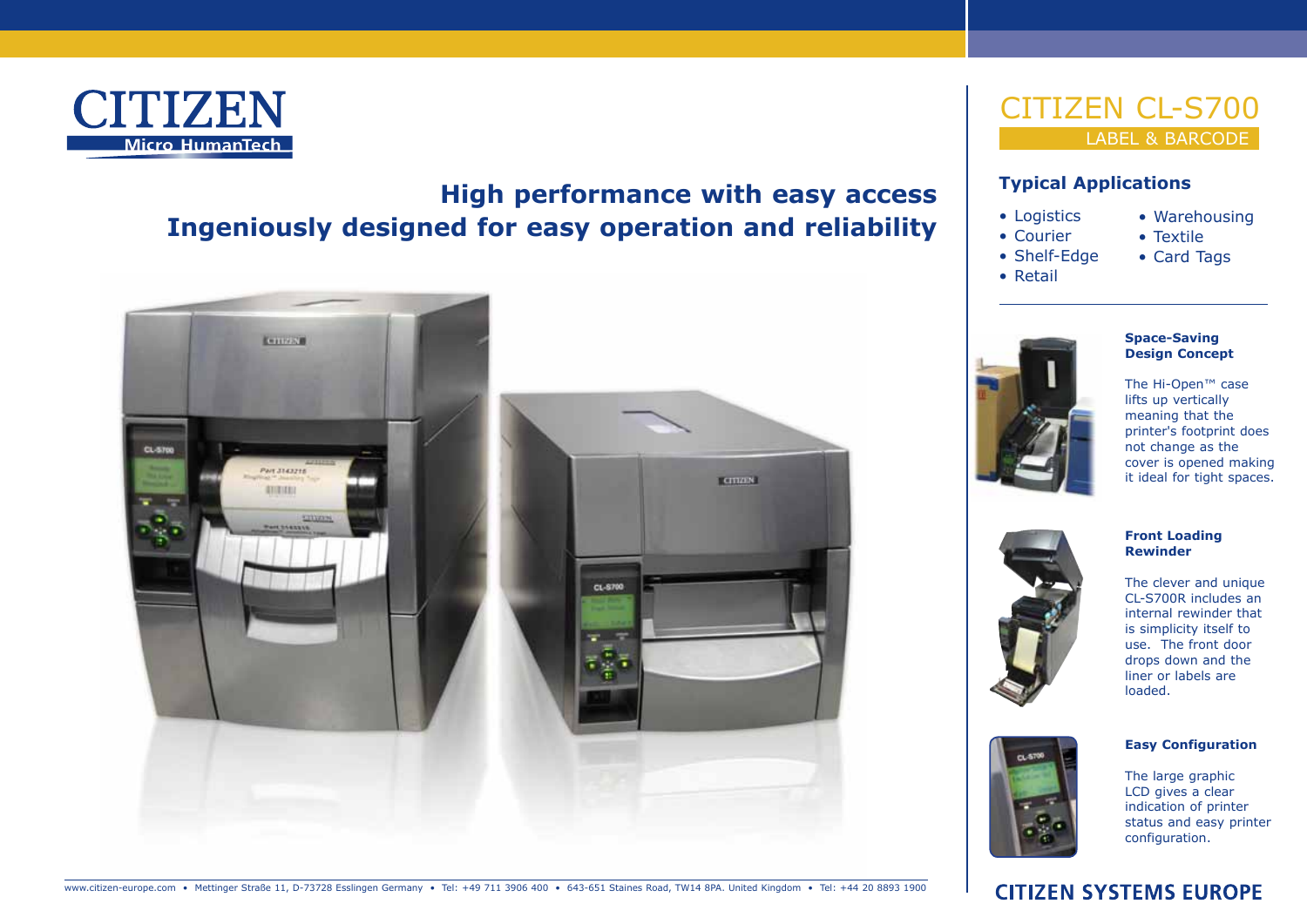

# **Product Versions**

### **Internal Peel & Rewind 300 dpi Resolution**

The CL-S700R features an integrated peeler with liner rewinder for easy label dispensing. The peel sensor waits for each label to be taken before printing another.

The CL‑S703 is ideal for small labels with 2D matrix barcodes such as Datamatrix, DataBar, QR-Code and PDF417 or printing company logos and idents and CE or WEEE logos.



# EN CL-S700 LABEL & BARCODE

### **Features**

- Hi-Lift™ mechanism for easy ribbon and media loading.
- Hi-Open™ case for vertical opening, no increase in footprint and safe closing.
- • Cross-Emulation™: Zebra® and Datamax® languages standard and automatically selected.
- • Backlit LCD control panel for easy configuration.
- Front access for all operations including media and ribbon changing.
- Power switch located in recess at front of printer.
- Adjustable media sensor as standard with label gap and black mark sensing.
- Ingenious front-loading rewinder for peeling or batch mode.
- • Optional Wireless LAN and Ethernet, cutters and peelers

Dealer Stamp 1200000

# **Printer Specifications**

Zebna, ZR-11 are tradensive, DMX400, I-Class are tradenrials of Datamax Barcode Products Corp. Mindows, XP, and Vista are tradenrials of Microsoft Corporations, Mi specifications which the dramate. BSEO. \* Check evaluating

| <b>Model Version</b>                          | <b>CL-S700DT</b>                                                                                   | <b>CL-S700</b>                                                               | <b>CL-S700R</b> | <b>CL-S703</b>                        | <b>CL-S703R*</b> |
|-----------------------------------------------|----------------------------------------------------------------------------------------------------|------------------------------------------------------------------------------|-----------------|---------------------------------------|------------------|
| <b>Technology</b>                             | <b>Direct Thermal</b>                                                                              | Thermal Transfer & Direct Thermal                                            |                 |                                       |                  |
| Resolution                                    | 203 dpi (8 dots per mm)                                                                            |                                                                              |                 | 300 dpi (12 dots per mm)              |                  |
| Print Speed (maximum)                         | 7 ips, 175mm/sec                                                                                   | 10 inches per second (254 mm / second)                                       |                 | 8 inches per second (200 mm / second) |                  |
| Print Width (maximum)                         | 4.10 inches, 104.1 mm                                                                              |                                                                              |                 |                                       |                  |
| Media Width (min to max)                      | 1.00 inches to 4.65 inches (25.4 mm to 118.1 mm)                                                   |                                                                              |                 |                                       |                  |
| Media Length (min to max)                     | 0.25 inches to 32.0 inches (6.35 mm to 812.8 mm)                                                   |                                                                              |                 |                                       |                  |
| Roll Size (max), Core Size (min)              | 8 inches (200 mm) outside diameter. Core size minimum of 1 inch (25mm). External media slot        |                                                                              |                 |                                       |                  |
| <b>Media Sensor</b>                           | Fixed front sensor                                                                                 | Fully adjustable rear sensor and high resolution front sensor                |                 |                                       |                  |
| Media Thickness (min to max)                  |                                                                                                    | 0.0025 inches - 0.01 inches (0.0635 - 0.254 mm)                              |                 |                                       |                  |
| <b>Ribbon Size</b>                            |                                                                                                    | 3.40 inches (86.5 mm) maximum Outside Diameter. 1476 ft (450 metres) length. |                 |                                       |                  |
| Ribbon Winding & Type                         | Direct thermal only                                                                                | Ink side in or out, automatically sensing. Wax, Wax/Resin or Resin Type      |                 |                                       |                  |
| <b>Ribbon System</b>                          |                                                                                                    | ARCP™ automatic ribbon tension adjustment                                    |                 |                                       |                  |
| <b>Emulations (Languages)</b>                 | Cross-Emulation™ - automatic switching between Zebra® ZPL-II® and Datamax® I-Class®, DMX400®       |                                                                              |                 |                                       |                  |
| <b>Standard Interfaces</b>                    | <b>Serial &amp; USB</b>                                                                            | Parallel (IEEE-1284), Serial (RS-232C), USB (version 1.1)                    |                 |                                       |                  |
| <b>Optional Interfaces</b>                    | Parallel, LAN, WLAN                                                                                | Ethernet LAN (10/100 BaseT), Wireless LAN (802.11b, q, n*)                   |                 |                                       |                  |
| Case Type, Mechanism Type                     | Hi-Open <sup>™</sup> metal case with safe, soft-close feature. Hi-Lift™ mechanism with 90° opening |                                                                              |                 |                                       |                  |
| <b>Control Panel</b>                          | 4-line back-lit graphic LCD and 4 buttons                                                          |                                                                              |                 |                                       |                  |
| RAM (Standard Memory)                         | 16.0 Mb total, 1.0 Mb available for user                                                           |                                                                              |                 |                                       |                  |
| Flash (Non-Volatile Memory)                   | 4.0 Mb total, 1.0 Mb available for user                                                            |                                                                              |                 |                                       |                  |
| Windows <sup>®</sup> drivers, design software | Free-of-charge on CD with printer, including support for Windows® XP®, 2003, 2008, Vista®          |                                                                              |                 |                                       |                  |
| <b>Internal Peeler &amp; Rewinder</b>         | <b>No</b>                                                                                          | <b>No</b>                                                                    | <b>Yes</b>      | <b>No</b>                             | <b>Yes</b>       |
| Size ( $W \times D \times H$ mm)              | 255 x 490 x 265                                                                                    | 255 x 490 x 265                                                              | 255 x 490 x 385 | 255 x 490 x 265                       | 255 x 490 x 385  |
| Weight (approximately)                        | 12.5 Kg                                                                                            | 13.3 Kg                                                                      | 17.6 Kg         | 13.3 Kg                               | 17.6 Kg          |
| Warranty                                      | 2 Year Manufacturer's Warranty or 100 Km on printer. Printhead: 50 Kms or 6 months in TT mode      |                                                                              |                 |                                       |                  |

www.citizen-europe.com • Mettinger Straße 11, D-73728 Esslingen Germany • Tel: +49 711 3906 400 • 643-651 Staines Road, TW14 8PA. United Kingdom • Tel: +44 20 8893 1900

**CITIZEN SYSTEMS EUROPE**